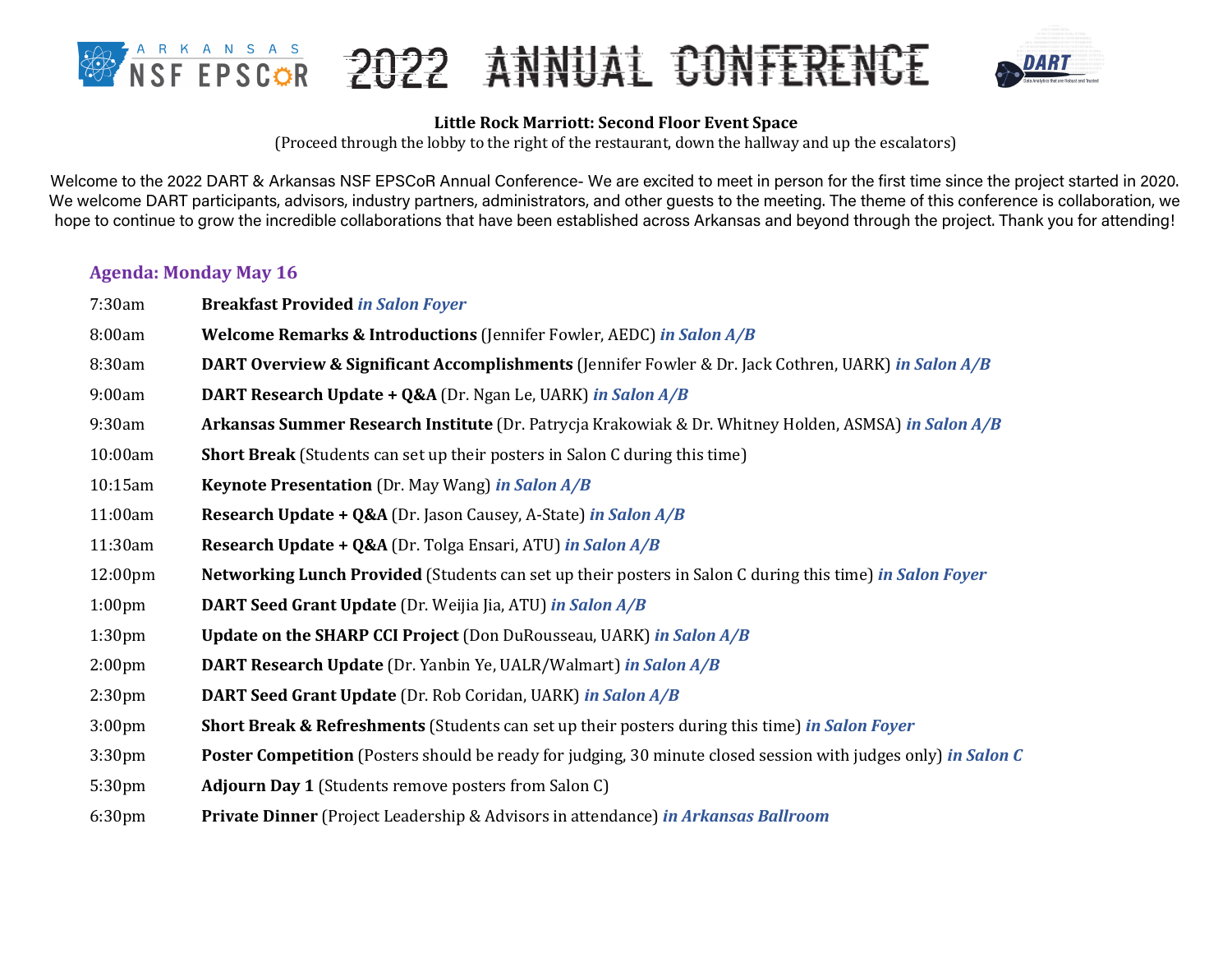## **BARKANSAS 2022 ANNUAL CONFERENCE**



## **Agenda: Tuesday May 17**

| 7:30am             | <b>Breakfast Provided in Salon Foyer</b>                                                                              |
|--------------------|-----------------------------------------------------------------------------------------------------------------------|
| 8:30am             | Poster Award Ceremony in Salon A/B                                                                                    |
| 9:00am             | DART Seed Grant Update (Dr. Emily Bellis, A-State) in Salon A/B                                                       |
| 9:30am             | DART Seed Grant Update (Dr. Kevin Phelan & Dr. Tiffany Huitt, UAMS) in Salon A/B                                      |
| 10:00am            | <b>Short Break</b>                                                                                                    |
| 10:15am            | Overview of the ASBTDC and SBIR/STTR programs (Rebecca Todd, ASBTDC) in Salon A/B                                     |
| 11:00am            | DART Research Update (Dr. Khoa Luu, UARK) in Salon A/B                                                                |
| 11:30am            | Group Discussion: Future of DART in Salon A/B                                                                         |
| 12:00pm            | Networking Lunch Provided <i>in Salon Foyer</i>                                                                       |
| 1:00 <sub>pm</sub> | Breakout Interactive Workshops (Attendees may optionally attend one or both):                                         |
|                    | <b>Developing your Single Copy Documents-</b> Central Office staff will assist attendees in developing o<br>$\bullet$ |

- Developing your Single Copy Documents- Central Office staff will assist attendees in developing or updating their NSF Biosketch, COA, CPS, Facilities, and NIH Face Page. *in Salon A/B*
- Getting Started with ARP- ARP staff will assist attendees with logging in and using the powerful resources under the Arkansas Research Platform. Participants will need an established account on the AHPCC to access ARP, which must be completed in advance of this meeting. To get an account registered, please visit this link. *in Salon C*
- 3:30PM Adjourn Conference

Thank you so much for attending this event!

## **For questions or assistance during the meeting**, please call or text Brittany Hillyer at 501.231.7772

Central Office Contact Info: Jennifer Fowler, PD/PI (JFowler@ArkansasEDC.com). Cathy Ma, PA (CMa@ArkansasEDC.com). Brittany Hiller, EOD (Brittany.Hillyer@ArkansasEDC.com).